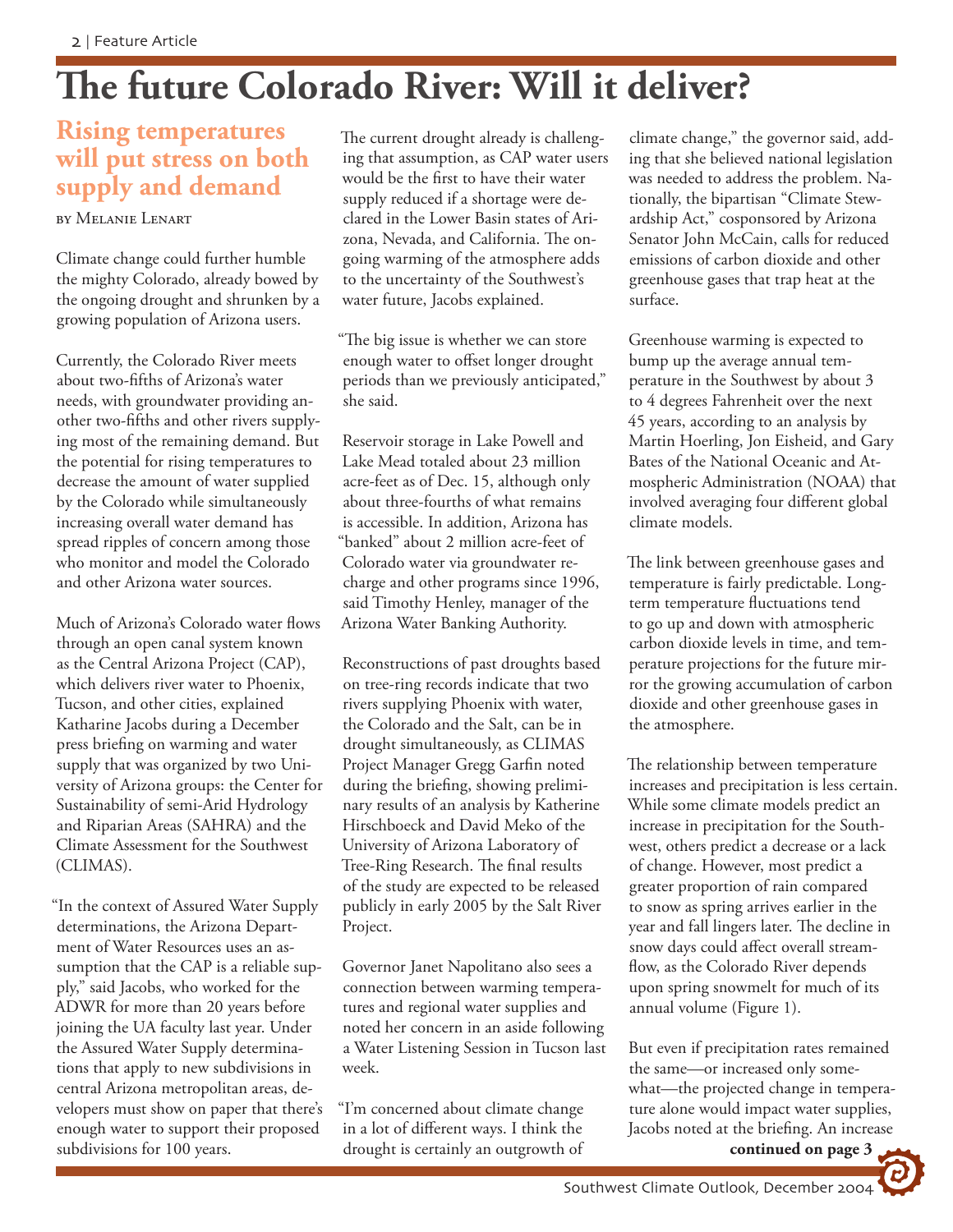## **Colorado River, continued**

in annual temperature by 4 degrees Fahrenheit, as predicted by the NOAA analysis, could translate into a 5 percent or more increase in evaporation rates, based on calculations by Paul Brown of the UA's Arizona Meteorological Network, she pointed out.

Evaporation from streams and reservoirs consumed about 113 billion gallons (0.35 million acre-feet) in the Lower Basin from Hoover Dam on down during 2002, not counting the CAP system, based on figures in a U.S. Bureau of Reclamation report. A 5 percent increase would boost the amount lost to evaporation by another 5.6 billion gallons annually, enough water to theoretically support 70,000 southwestern residents. (There are about 326,000 gallons in each acre-foot of water, enough to support an average family of four for a year.)

Evaporation occurring before the water reaches the Colorado riverbed may prove even more important as climate warms. Evidence indicates the temperature increases will make the river more sensitive to changes in timing and amount of snow and rain, mainly by affecting the rate of water flowing from overland soils to streams, known as runoff.

Basically, drier soils tend to absorb more of the water inching toward streams, much as a dry sponge captures more moisture than a wet one.

For instance, a hydrological model developed by University of Washington researchers to represent the years 2010 to 2098 found allocations to the Lower Basin states could fall short one-fourth of the time in their climate change scenario. They paired the projected increasing temperatures with fluctuating precipitation rates that averaged about 4 percent lower than the norm for 1950 to 1999. This slight decline in precipitation yielded a 16 percent reduction in runoff.

The University of Washington model did not simulate a potential increase of rain-on-snow events, on the other hand. These events can cause floods that help fill reservoirs, although reservoir gains from these events tend to mean losses in groundwater recharge. At any rate, the sensitivity of the system should concern water managers, the authors note in their *Climatic Change* paper (March, 2004).

"The bottom line implication of the paper is that the system is in a very fragile equilibrium. Very small changes in precipitation are able to reduce the runoff so the system is no longer in equilibrium," explained Professor Dennis Lettenmaier, one of the five researchers who designed and tested the model.

Runoff tends to decline at a faster rate than precipitation decreases, in reality as well as in their model. For instance, the mere 1 percent decrease in precipitation in the Colorado River Basin during 1995 that they cite in their paper translated into a roughly 7 percent drop in basin-wide streamflow that year, based on U.S. Bureau of Reclamation data.

Meanwhile, warming temperatures are likely to increase demand for water by both agricultural and urban users, as Jacobs and SAHRA colleague Gary Woodard noted during the briefing. Agriculture accounts for about 70 percent of Arizona's water use and 80 percent of the state's Colorado River use. Applying the 80 percent ratio to Arizona's annual allocation of 2.8 million acre-feet would make this about 730 billion gallons.

Of this, about 400 billion gallons of water a year evaporate from croplands, judging from USBR data for 2002. The 5 percent increase in evaporation



**Figure 1.** Values for average monthly flow of the Colorado River, above, are based on U.S. Bureau of Reclamation monthly reconstructions for 1922–2003, using actual measurements of streamflow at Lee's Ferry, Arizona, coupled with reports of withdrawals by Upper Basin users. Most of the Colorado's volume comes during spring and summer, as snow melts on the Rocky Mountain peaks that provide the bulk of the river's volume. This makes the river sensitive to changes in snow cover.

rates that could accompany a 4-degree-Fahrenheit temperature increase, then, could consume roughly 20 billion additional gallons.

At the same time, higher temperatures will stretch out the growing season, as spring comes earlier and fall stays later. This can lead to increased water demand for urban landscaping, Woodard said. Although the higher carbon dioxide levels actually improve the water efficiency of plants, the potential water savings from this factor may well be lost to the longer growing season, he said.

Higher evaporation rates will boost water demand among pool owners as well. Further, higher temperatures will increase the demand for electrical power, which consumes water through cooling towers, Woodard noted. Cooling towers become less efficient with warmer temperatures, he added.

The future Colorado River could be stretched thin for other reasons in addition to rising temperatures, including policy changes and growing population. At this point, Arizona is using all of its annual allocation (Figure 2), although some of it goes for groundwater recharge programs.